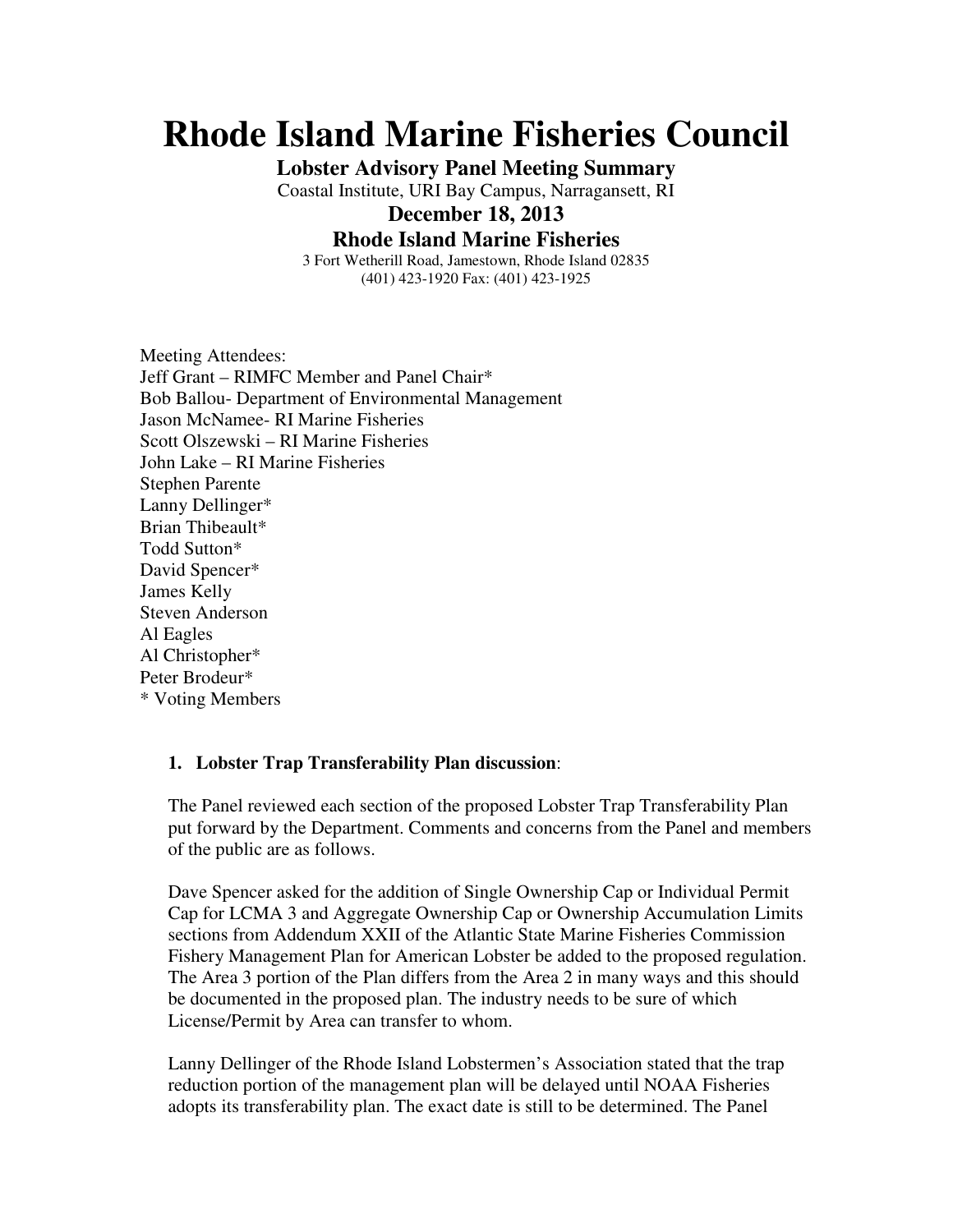asked that the Department contact the appropriate Federal authorities. The State of Rhode Island is going forward with its transferability regulations to avoid a potential compliance issue with the ASMFC.

The Panel asked that at some point the Department lay out a detailed description of which permit (license) types are eligible to transfer to which permit (license) types.

Steve Parente submitted a proposal to the Panel that created a lobster trap allocation floor at which allocation holders would not be subject to ASMFC mandated trap reductions. His proposal is attached and is also part of the RIMFC Public Hearing document.

Discussions by Panel members raised concern over Mr. Parente's proposal and the separation of allocation holders by trap allocation bins, where a group of fishermen would be treated differently with respect to the mandated trap reductions that the entire industry is subject to. The Panel understands that mathematically, very low trap allocations will not be reduced the entire 50% but realizes that some reduction will occur.

Motion by Brian Thibeault to include Mr. Parente's Proposal in the RIMFC Public Hearing, but that it is not supported by the Lobster Advisory Panel. Second by Todd Sutton 4 in favor 1 against 1 abstention

## **It should be noted that this proposal was not endorsed by the RIMFC Lobster Advisory Panel**

## **2. Licensing:**

Panel discussion of licensing issues associated with the issuance of new license upon acquisition of Lobster trap Allocation. Some Panel members felt that the pool of possible transferees should be as large as possible to accommodate as many transfers as possible and to allow new younger participants into the fishery. Other panel members felt that if individuals wanted to get into the lobster fishery they should have to purchase a business from someone already licensed and participating. They also felt that although the number of traps will decrease with transferability to non licensed individuals by increased transfers, the potential for increased effort is real.

Motion by Lanny Delinger for the Lobster Advisory Panel to recommend to the Industry Advisory Panel the adoption of the issuance of new Principal Effort Licenses with a Lobster Endorsement one year after the implementation of the Trap Transferability Plan. Second by Todd Sutton 4 in favor 1 opposed 1 abstention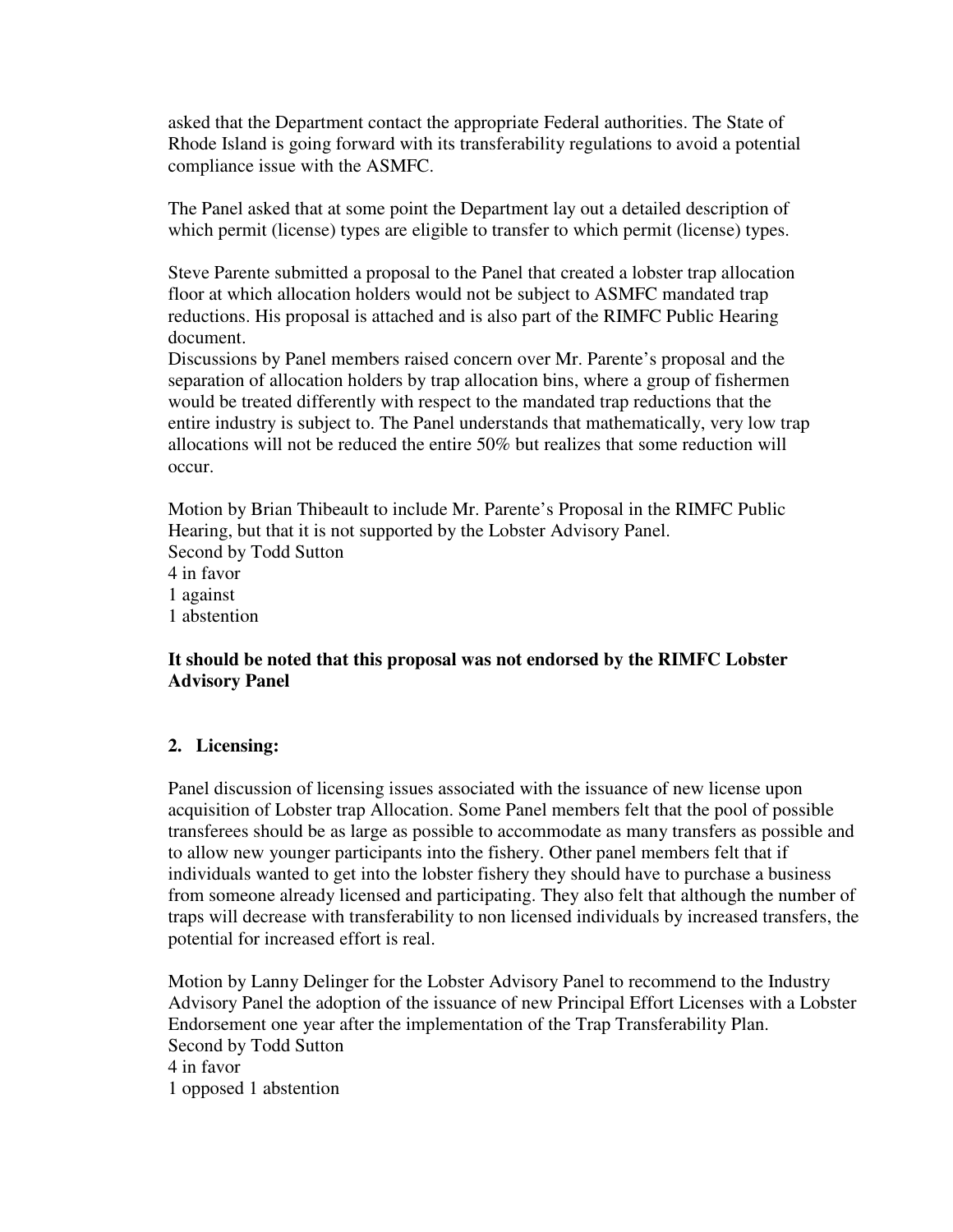## **3. Trap Transfer window:**

The Panel discussed the trap transferability window when transfers could take place. Many felt that this should be open year round to accommodate as many transfers as possible but that the State should make this decision based on the administrative burden they may encounter. Also it was noted that Area 3 may have to be treated differently and have a different and possibly shorter window due to the nature of the fishery and the ability or inability to bring home transferred traps in a timely fashion.

No Panel action was taken on this item.

RIMFC Lobster Advisory Panel adjourned at 9:00 pm

#### **Attachment from Steve Parente:**

- TO: Jeff Grant, Council Chair, Lobster Advisory Panel
- FROM: Stephen Parente, R.I. State Multi-Purpose Licensed Holder
- Subject: Proposal Submission, Lobster Advisory Panel Scheduled 18 December 2013. Addition to Draft Amendments to Part XV, Lobster Trap Effort Control Program

#### GOAL

To insure equity and clarity during the trap reduction process for currently licensed individuals with an extremely low initial trap allocation.

#### PROPOSAL

Implement a minimum floor to allocation reduction by inserting the following language, following Section 15.14.2-5, Paragraph (i), (b), to read, "(c) Trap Reduction Exception-Paragraphs (a) and (b) above, do not apply to individuals with an initial lobster trap allocation (LTA) of 10 traps or less".

## **JUSTIFICATION**

The trap reduction schedule as depicted in the draft regulation (Part XV) does not take into consideration the gross inequity imposed upon those individuals that currently possess an extremely small allocation, and particularly those that are actually fishing it. Furthermore, under